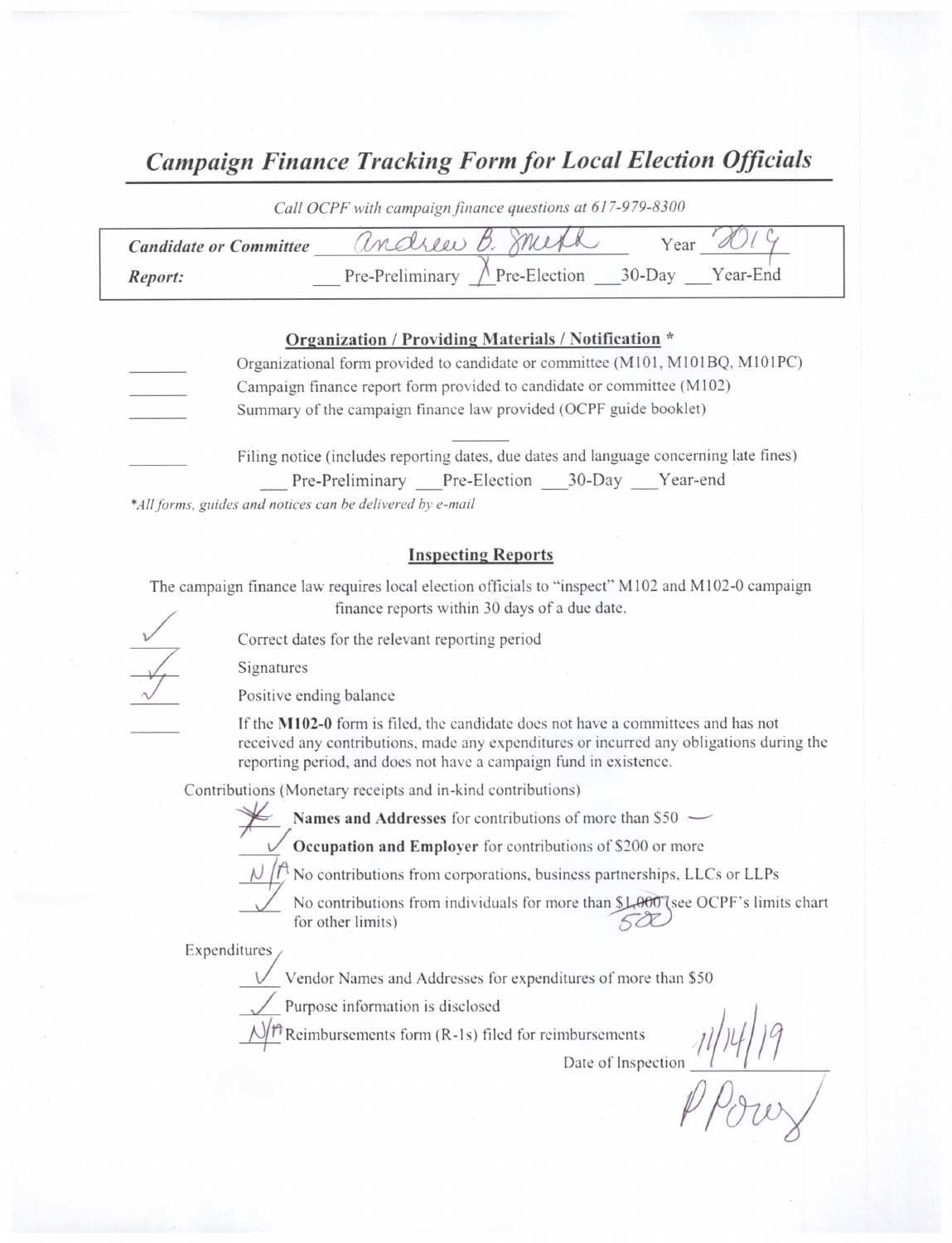| Commonwealth                                                                                                                                                             |                                                                                                                                                                                                                                                                                                                                                                                                                                                                                                                                      | Form CPF M 102: Campaign Finance Repor<br><b>Municipal Form</b><br>$NOV - 42019$<br><b>Office of Campaign and Political Finance</b>                                                                                                                                                                                                                                                                                                                                                                                                                                                                                                                                                                                                                                                                                                                                                                                                                                                                                                                                                                                                                                              |
|--------------------------------------------------------------------------------------------------------------------------------------------------------------------------|--------------------------------------------------------------------------------------------------------------------------------------------------------------------------------------------------------------------------------------------------------------------------------------------------------------------------------------------------------------------------------------------------------------------------------------------------------------------------------------------------------------------------------------|----------------------------------------------------------------------------------------------------------------------------------------------------------------------------------------------------------------------------------------------------------------------------------------------------------------------------------------------------------------------------------------------------------------------------------------------------------------------------------------------------------------------------------------------------------------------------------------------------------------------------------------------------------------------------------------------------------------------------------------------------------------------------------------------------------------------------------------------------------------------------------------------------------------------------------------------------------------------------------------------------------------------------------------------------------------------------------------------------------------------------------------------------------------------------------|
| of Massachusetts                                                                                                                                                         |                                                                                                                                                                                                                                                                                                                                                                                                                                                                                                                                      | CITY CLERKS OFFICE<br>Filewith: CitOorTown Clerk or Election Commission                                                                                                                                                                                                                                                                                                                                                                                                                                                                                                                                                                                                                                                                                                                                                                                                                                                                                                                                                                                                                                                                                                          |
|                                                                                                                                                                          | Fill in Reporting Period dates:<br>Beginning Date:                                                                                                                                                                                                                                                                                                                                                                                                                                                                                   | $10/28/19$ / $0/16/3019$<br><b>Ending Date:</b><br>May 1 2019                                                                                                                                                                                                                                                                                                                                                                                                                                                                                                                                                                                                                                                                                                                                                                                                                                                                                                                                                                                                                                                                                                                    |
|                                                                                                                                                                          | Type of Report: (Check one)<br>8th day preceding preliminary<br>$ \overline{\times} $ 8th day preceding election                                                                                                                                                                                                                                                                                                                                                                                                                     | 30 day after election<br>year-end report<br>dissolution                                                                                                                                                                                                                                                                                                                                                                                                                                                                                                                                                                                                                                                                                                                                                                                                                                                                                                                                                                                                                                                                                                                          |
| Andrew B Smith                                                                                                                                                           |                                                                                                                                                                                                                                                                                                                                                                                                                                                                                                                                      | Committee to Elect Andrew B. Smith                                                                                                                                                                                                                                                                                                                                                                                                                                                                                                                                                                                                                                                                                                                                                                                                                                                                                                                                                                                                                                                                                                                                               |
|                                                                                                                                                                          | Candidate Full Name (if applicable)                                                                                                                                                                                                                                                                                                                                                                                                                                                                                                  | Committee Name<br>Peter Sohriakoff                                                                                                                                                                                                                                                                                                                                                                                                                                                                                                                                                                                                                                                                                                                                                                                                                                                                                                                                                                                                                                                                                                                                               |
| Ward One - City Council                                                                                                                                                  | Office Sought and District                                                                                                                                                                                                                                                                                                                                                                                                                                                                                                           | Name of Committee Treasurer                                                                                                                                                                                                                                                                                                                                                                                                                                                                                                                                                                                                                                                                                                                                                                                                                                                                                                                                                                                                                                                                                                                                                      |
|                                                                                                                                                                          | 10 Myrtle Street Northampton Ma 01060                                                                                                                                                                                                                                                                                                                                                                                                                                                                                                | 10 Myrtle Street Northampton Ma 01060                                                                                                                                                                                                                                                                                                                                                                                                                                                                                                                                                                                                                                                                                                                                                                                                                                                                                                                                                                                                                                                                                                                                            |
| E-mail:                                                                                                                                                                  | Residential Address                                                                                                                                                                                                                                                                                                                                                                                                                                                                                                                  | <b>Committee Mailing Address</b><br>E-mail:                                                                                                                                                                                                                                                                                                                                                                                                                                                                                                                                                                                                                                                                                                                                                                                                                                                                                                                                                                                                                                                                                                                                      |
| Phone # (optional):                                                                                                                                                      |                                                                                                                                                                                                                                                                                                                                                                                                                                                                                                                                      | Phone # (optional):                                                                                                                                                                                                                                                                                                                                                                                                                                                                                                                                                                                                                                                                                                                                                                                                                                                                                                                                                                                                                                                                                                                                                              |
| <b>Affidavit of Committee Treasurer:</b>                                                                                                                                 | <b>SUMMARY BALANCE INFORMATION:</b><br>Line 1: Ending Balance from previous report<br>Line 2: Total receipts this period (page 3, line 11)<br>Line 3: Subtotal (line 1 plus line 2)<br>Line 4: Total expenditures this period (page 5, line 14)<br>Line 5: Ending Balance (line 3 minus line 4)<br>Line 6: Total in-kind contributions this period (page 6)<br>Line 7: Total (all) outstanding liabilities (page 7)<br>Line 8: Name of bank(s) used: Florence Bank                                                                   | 1,000<br>F28.56                                                                                                                                                                                                                                                                                                                                                                                                                                                                                                                                                                                                                                                                                                                                                                                                                                                                                                                                                                                                                                                                                                                                                                  |
| Signed under the penalties of perjury:<br><b>Candidate with Committee</b><br>$\boxtimes$<br><b>Candidate without Committee</b><br>Signed under the penalties of perjury: | finance activity of all persons acting under the atthority or on behalf of this committee in accordance with the requirements of M.G.L. c. 55.<br>FOR CANDIDATE FILINGS ONLY: Affidavit of Candidate: (check 1 box only)<br>incurred any liabilities nor made any expenditures on my behalf during this reporting period that are not otherwise disclosed in this report.<br>campaign finance activity of all persons acting under the authority or on behalf of this candidate in accordance with the requirements of M.G.L. c. 55. | I certify that I have examined this report including attached schedules and it is, to the best of my knowledge and belief, a true and complete statement of all campaign finance<br>activity, including all contributions, loans, receipts, expenditures, disbursements, in-kind contributions and liabilities for this reporting period and represents the campaign<br>Date: $ 0 3 / q $<br>(Treasurer's signature)<br>I certify that I have examined this report including attached schedules and it is, to the best of my knowledge and belief, a true and complete statement of all campaign finance<br>activity, of all persons acting under the authority or on behalf of this committee in accordance with the requirements of M.G.L. c. 55. I have not received any contributions,<br>I certify that I have examined this report including attached schedules and it is, to the best of my knowledge and belief, a true and complete statement of all campaign<br>finance activity, including contributions, loans, receipts, expenditures, disbursements, in-kind contributions and liabilities for this reporting period and represents the<br>(Candidate's signature) |

 $\sim$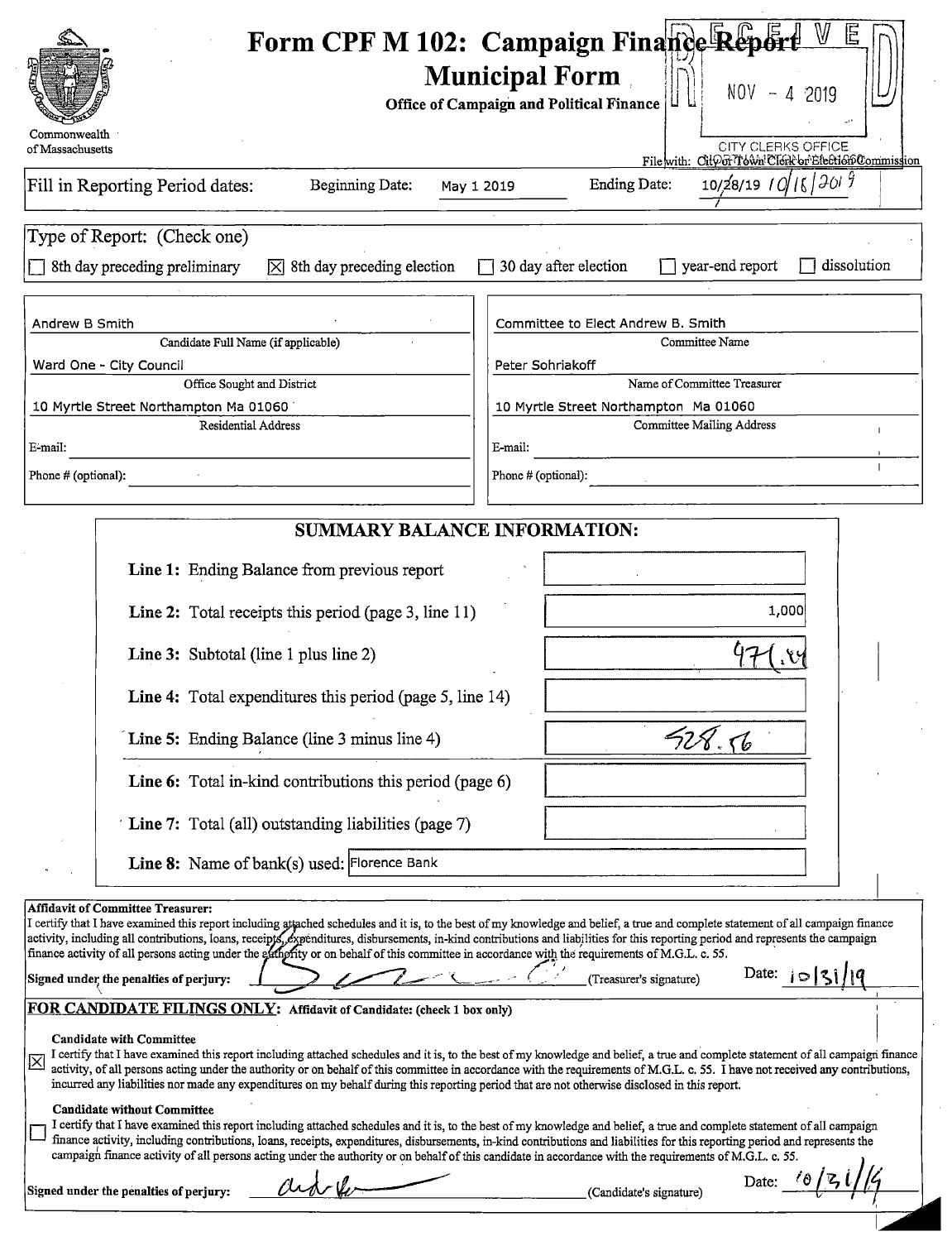## SCHEDULE A: RECEIPTS

 $\sim$ M.G.L. c. 55 requires that the name and residential address be reported, in alphabetical order, for all receipts over \$50 in a calendar year. Committees must keep detailed accounts and records of all receipts, but need only itemize those receipts over \$50. In addition, the occupation and employer must be reported for all persons who contribute \$200 or more in a calendar year.

A " Schedule A: Receipts" attachment is available to complete, print and attach to this report, if additional pages are required to report all receipts. Please include your committee name and a page number on each page.)

| Date Received                                              | <b>Name and Residential Address</b><br>(alphabetical listing required) | Amount | <b>Occupation &amp; Employer</b><br>(for contributions of \$200 or more) |  |
|------------------------------------------------------------|------------------------------------------------------------------------|--------|--------------------------------------------------------------------------|--|
| 2019-06-19                                                 | Martie Anderson 3563 Queensbay Ct<br>Ovidedo, FL 32765                 | 250    | Retired                                                                  |  |
| 2019-06-20                                                 | Carl Andersin 1105 Woodvale Dr Nashville,<br>TN 37204                  | 25.00  |                                                                          |  |
| 2019-07-02                                                 | Adam Gilbert 193 Holden Rd Putney Vt,<br>05346                         | 50     |                                                                          |  |
| 2019-07-11                                                 | Michael DiPasquale 55 Woodlawn Ave<br>Northampton                      | 100    |                                                                          |  |
| 2019-08-29                                                 | Smantha Bakker-Norton                                                  | 100    |                                                                          |  |
| 2019-09-04                                                 | Jeffrey Saltzman 17 Stoddard Street<br>Northampton Ma                  | 50     |                                                                          |  |
| 2019-09-14                                                 | Robert Jonas 109 Olander Drive<br>Northampton Ma                       | 300    | Retired                                                                  |  |
| 2019-09-09                                                 | Sarah Freedberg 18 winter St Northampton<br>Ma                         | 25     |                                                                          |  |
| 2019-09-11                                                 | Deborah Noyes Schenectady NY                                           | 100    |                                                                          |  |
|                                                            |                                                                        |        |                                                                          |  |
|                                                            |                                                                        |        |                                                                          |  |
|                                                            |                                                                        |        |                                                                          |  |
| Line 9: Total Receipts over \$50 (or listed above)         |                                                                        | 1,000  |                                                                          |  |
| Line 10: Total Receipts \$50 and under* (not listed above) |                                                                        |        |                                                                          |  |
|                                                            | Line 11: TOTAL RECEIPTS IN THE PERIOD                                  |        | Enter on page 1, line 2<br>$\leftarrow$                                  |  |

<sup>\*</sup> If you have itemized receipts of \$50 and under, include them in line 9. Line 10 should include only those receipts not itemized above.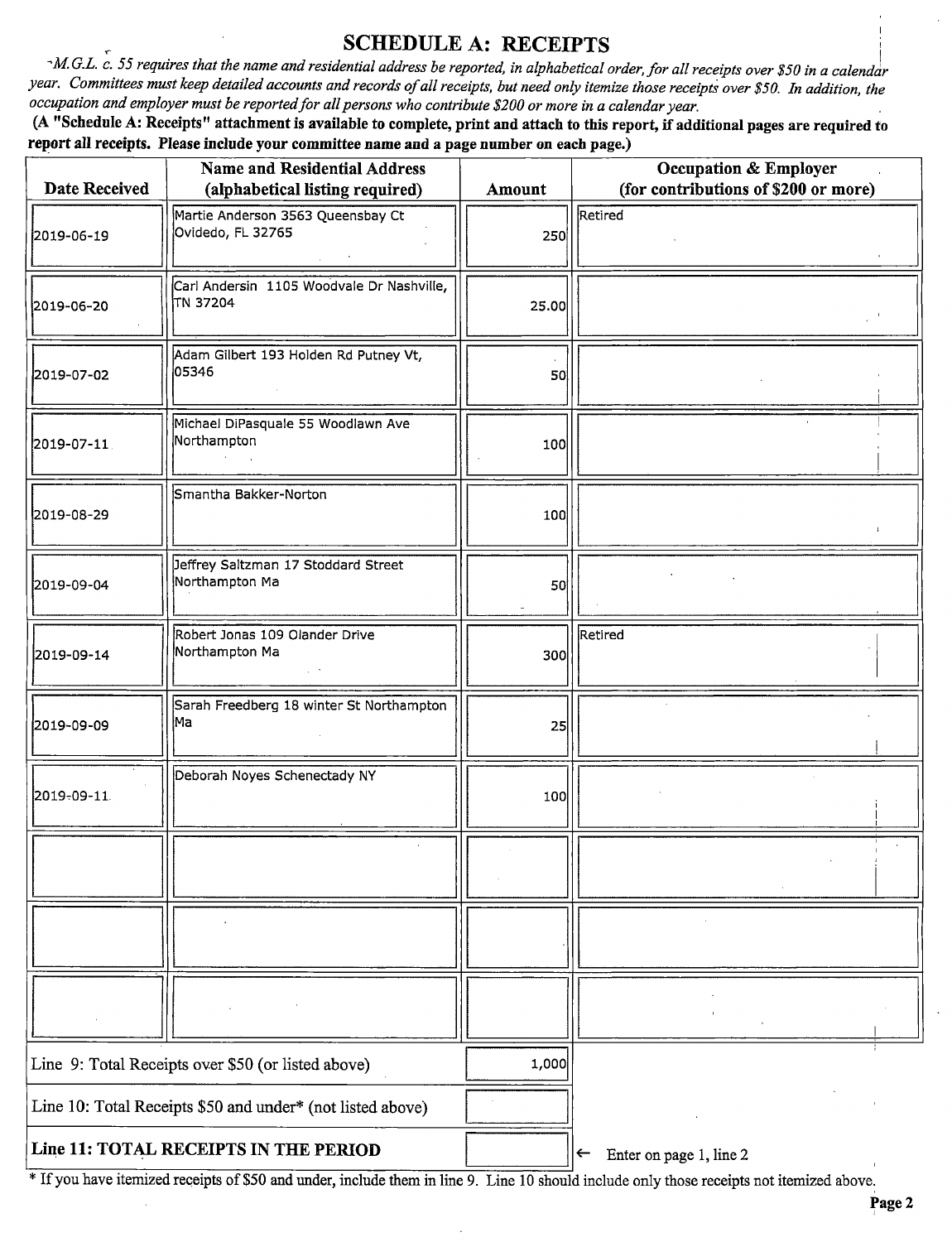# SCHEDULE A: RECEIPTS (continued)

 $\sim$ 

 $\epsilon$ 

| <b>Date Received</b>                                       | Name and Residential Address<br>(alphabetical listing required) | Amount | Occupation & Employer<br>(for contributions of \$200 or more) |
|------------------------------------------------------------|-----------------------------------------------------------------|--------|---------------------------------------------------------------|
|                                                            |                                                                 |        |                                                               |
|                                                            |                                                                 |        |                                                               |
|                                                            |                                                                 |        |                                                               |
|                                                            |                                                                 |        |                                                               |
|                                                            |                                                                 |        |                                                               |
|                                                            |                                                                 |        |                                                               |
|                                                            |                                                                 |        |                                                               |
|                                                            |                                                                 |        |                                                               |
|                                                            |                                                                 |        |                                                               |
|                                                            |                                                                 |        |                                                               |
|                                                            |                                                                 |        |                                                               |
|                                                            |                                                                 |        |                                                               |
|                                                            |                                                                 |        |                                                               |
|                                                            |                                                                 |        |                                                               |
|                                                            |                                                                 |        |                                                               |
|                                                            |                                                                 |        |                                                               |
| Line 9: Total Receipts over \$50 (or listed above)         |                                                                 |        |                                                               |
| Line 10: Total Receipts \$50 and under* (not listed above) |                                                                 |        |                                                               |
| Line 11: TOTAL RECEIPTS IN THE PERIOD                      |                                                                 |        | $\leftarrow$ Enter on page 1, line 2                          |

<sup>\*</sup> If you have itemized receipts of \$50 and under, include them in line 9. Line 10 should include only those receipts not itemized above.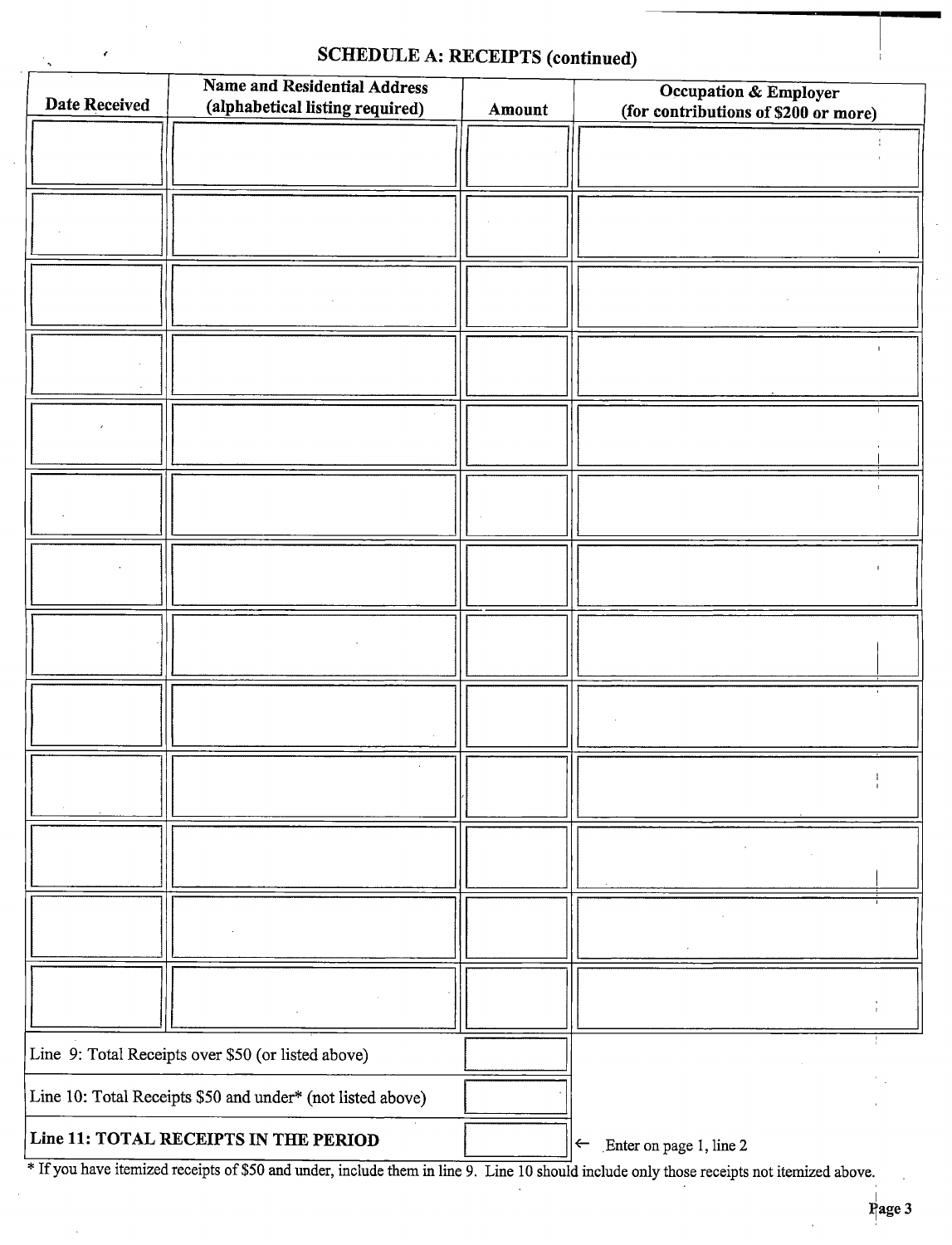## SCHEDULE B: EXPENDITURES

i

M.G.L. c. 55 requires committees to list, in alphabetical order, all expenditures over \$50 in a reporting period. Committees must keep detailed accounts and records of all expenditures, but need only itemize those over \$50. Expenditures \$50 and under may be added together, from committee records, and reported on line 13.

A " Schedule B: Expenditures" attachment is available to complete, print and attach to this report, if additional pages are required to report all expenditures. Please include your committee name and a page number on each page.)

| Date Paid                  | To Whom Paid<br>(alphabetical listing) | <b>Address</b>                                                 | <b>Purpose of Expenditure</b> | Amount    |
|----------------------------|----------------------------------------|----------------------------------------------------------------|-------------------------------|-----------|
|                            | Cambridge Offset                       | 822 Fasten Am                                                  | Campaign signs                | Z 48. 44  |
| $14v_713799$               |                                        | FAIL Ruy Ma <sup>02723</sup>                                   |                               |           |
|                            | Paradise Copy                          |                                                                | Campaign Literature           |           |
| $50\frac{1}{2000}$         |                                        | 21 COVE St North                                               |                               | 6500      |
| Ay21,009                   | Collective Copies                      | las Mun st                                                     | Campaign Literature           | $58 - 00$ |
|                            |                                        | POPEUL, MA 01062                                               |                               |           |
| $Arg$ 20, 2012 $\sqrt{20}$ |                                        | $282$ lusion of                                                | Wooden Stakes and Stapler     | $50^{00}$ |
|                            |                                        | Hatter, M 01058                                                |                               |           |
| $ A_{1/3}14,24 $           | Foster-Farrar                          |                                                                | Wooden stakes and staple      | Po T      |
|                            |                                        | 145 Kty St                                                     |                               |           |
|                            |                                        |                                                                |                               |           |
|                            |                                        |                                                                |                               |           |
|                            |                                        |                                                                |                               |           |
|                            |                                        |                                                                |                               |           |
|                            |                                        |                                                                |                               |           |
|                            |                                        |                                                                |                               |           |
|                            |                                        |                                                                |                               |           |
|                            |                                        |                                                                |                               |           |
|                            |                                        |                                                                |                               |           |
|                            |                                        |                                                                |                               |           |
|                            |                                        |                                                                |                               |           |
|                            |                                        |                                                                |                               |           |
|                            |                                        |                                                                |                               |           |
|                            |                                        |                                                                |                               |           |
|                            |                                        | Line 12: Total Expenditures over \$50 (or listed above)        |                               |           |
|                            |                                        | Line 13: Total Expenditures \$50 and under* (not listed above) |                               |           |
|                            | Enter on page 1, line $4 \rightarrow$  | Line 14: TOTAL EXPENDITURES IN THE PERIOD                      |                               | \$471     |

<sup>\*</sup> If you have itemized expenditures of \$50 and under, include them in line 12. Line 13 should include only those expenditures not itemized above. above. The property of the contract of the contract of the contract of the contract of the contract of the contract of the contract of the contract of the contract of the contract of the contract of the contract of the con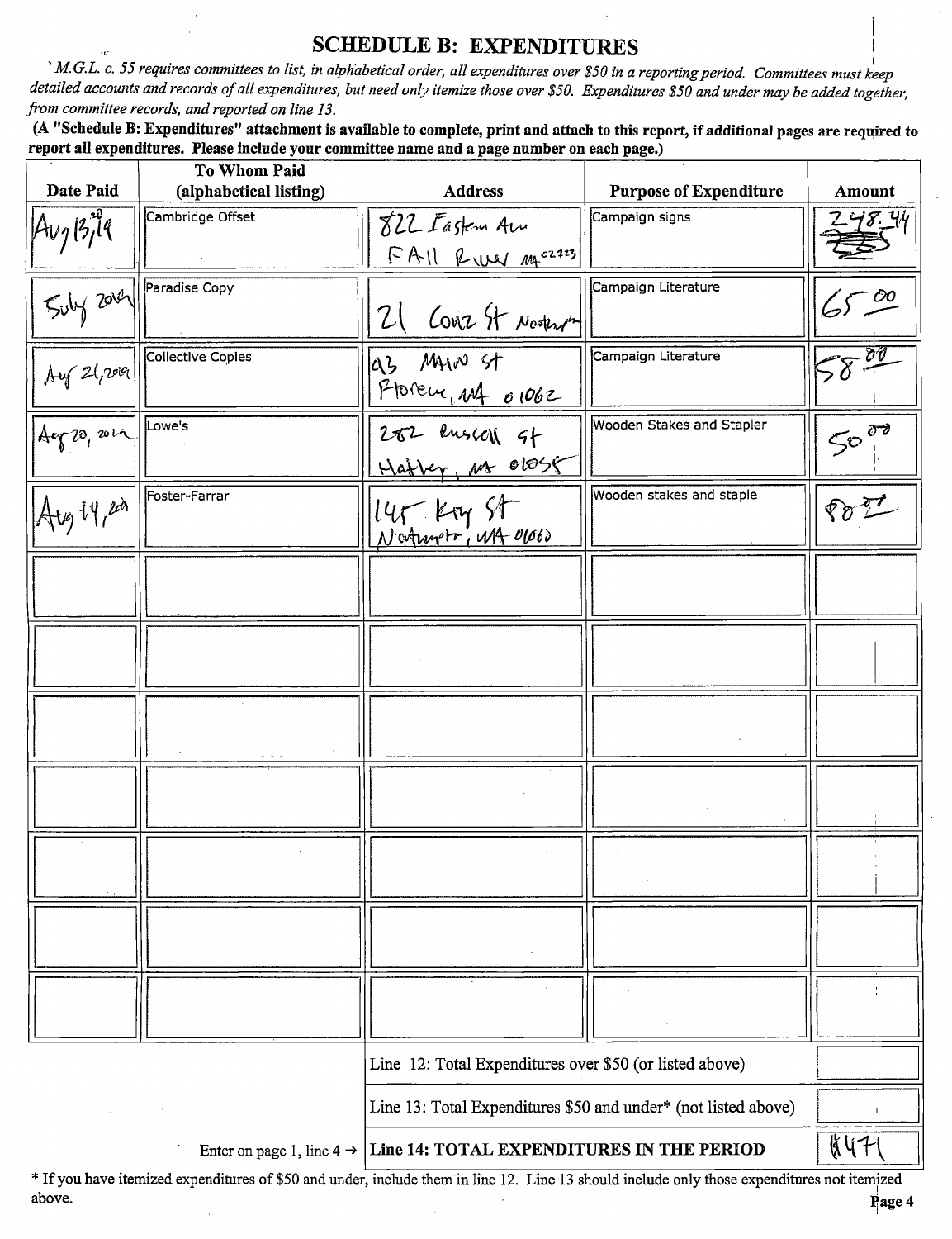### SCHEDULE B: EXPENDITURES (continued)

 $\epsilon$ 

|           | To Whom Paid           |                                                          |                               |        |
|-----------|------------------------|----------------------------------------------------------|-------------------------------|--------|
| Date Paid | (alphabetical listing) | <b>Address</b>                                           | <b>Purpose of Expenditure</b> | Amount |
|           |                        |                                                          |                               |        |
|           |                        |                                                          |                               |        |
|           |                        |                                                          |                               |        |
|           |                        |                                                          |                               |        |
|           |                        |                                                          |                               |        |
|           |                        |                                                          |                               |        |
|           |                        |                                                          |                               |        |
|           |                        |                                                          |                               |        |
|           |                        |                                                          |                               |        |
|           |                        |                                                          |                               |        |
|           |                        |                                                          |                               |        |
|           |                        |                                                          |                               |        |
|           |                        |                                                          |                               |        |
|           |                        |                                                          |                               |        |
|           |                        |                                                          |                               |        |
|           |                        |                                                          |                               |        |
|           |                        |                                                          |                               |        |
|           |                        |                                                          |                               |        |
|           |                        |                                                          |                               |        |
|           |                        |                                                          |                               |        |
|           |                        |                                                          |                               |        |
|           |                        |                                                          |                               |        |
|           |                        |                                                          |                               |        |
|           |                        |                                                          |                               |        |
|           |                        |                                                          |                               |        |
|           |                        |                                                          |                               |        |
|           |                        |                                                          |                               |        |
|           |                        |                                                          |                               |        |
|           |                        |                                                          |                               |        |
|           |                        |                                                          |                               |        |
|           |                        |                                                          |                               |        |
|           |                        |                                                          |                               |        |
|           |                        |                                                          |                               |        |
|           |                        |                                                          |                               |        |
|           |                        |                                                          |                               |        |
|           |                        |                                                          |                               |        |
|           |                        |                                                          |                               |        |
|           |                        |                                                          |                               |        |
|           |                        |                                                          |                               |        |
|           |                        |                                                          |                               |        |
|           |                        |                                                          |                               |        |
|           |                        | Line 12: Expenditures over \$50 (or listed above)        |                               |        |
|           |                        |                                                          |                               |        |
|           |                        | Line 13: Expenditures \$50 and under* (not listed above) |                               |        |
|           |                        |                                                          |                               |        |
|           |                        |                                                          |                               |        |

Enter on page 1, line  $4 \rightarrow$  Line 14: TOTAL EXPENDITURES IN THE PERIOD

If you have itemized expenditures of\$ <sup>50</sup> and under, include them in line 12. Line <sup>13</sup> should include only those expenditures not itemized above.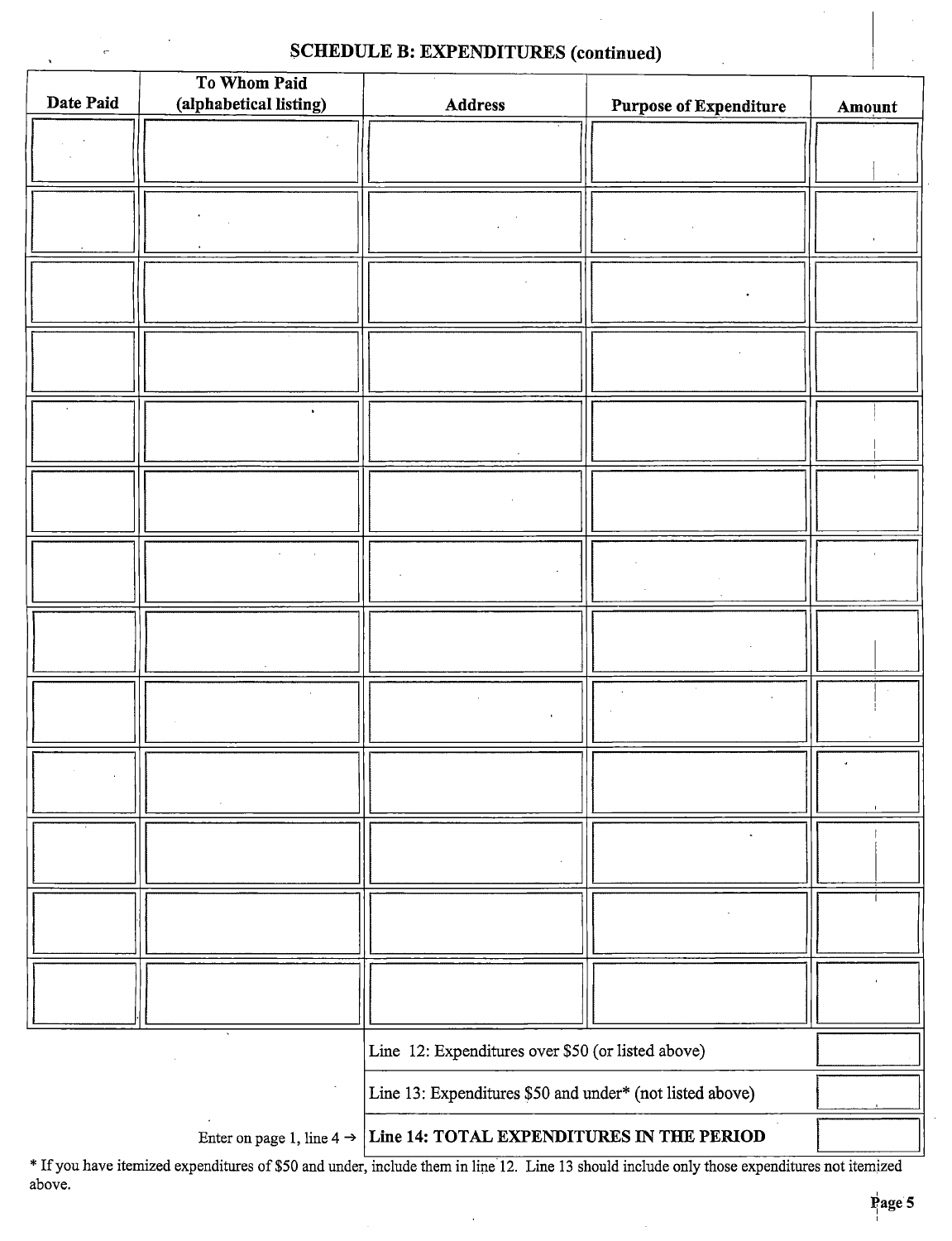# SCHEDULE C: "IN-KIND" CONTRIBUTIONS

Please itemize contributors who have made in-kind contributions of more than \$50. In-kind contributions \$50 and under may be added together from the committee's records and included in line 16 on page 1.

| Date Received | From Whom Received* | <b>Residential Address</b>                                                 | <b>Description of Contribution</b> | Value |
|---------------|---------------------|----------------------------------------------------------------------------|------------------------------------|-------|
|               |                     |                                                                            |                                    |       |
|               |                     |                                                                            |                                    |       |
|               |                     |                                                                            |                                    |       |
|               |                     |                                                                            |                                    |       |
|               |                     |                                                                            |                                    |       |
|               |                     |                                                                            |                                    |       |
|               |                     |                                                                            |                                    |       |
|               |                     |                                                                            |                                    |       |
|               |                     |                                                                            |                                    |       |
|               |                     |                                                                            |                                    |       |
|               |                     |                                                                            |                                    |       |
|               |                     |                                                                            |                                    |       |
|               |                     |                                                                            |                                    |       |
|               |                     |                                                                            |                                    |       |
|               |                     |                                                                            |                                    |       |
|               |                     |                                                                            |                                    |       |
|               |                     |                                                                            |                                    |       |
|               |                     |                                                                            |                                    |       |
|               |                     |                                                                            |                                    |       |
|               |                     |                                                                            |                                    |       |
|               |                     |                                                                            |                                    |       |
|               |                     |                                                                            |                                    |       |
|               |                     |                                                                            |                                    |       |
|               |                     |                                                                            |                                    |       |
|               |                     | Line 15: In-Kind Contributions over \$50 (or listed above)                 |                                    |       |
|               |                     | Line 16: In-Kind Contributions \$50 & under (not listed above)             |                                    |       |
|               |                     | Enter on page 1, line $6 \rightarrow$ Line 17: TOTAL IN-KIND CONTRIBUTIONS |                                    |       |

\* If an in-kind contribution is received from a person who contributes more than \$50 in a calendar year, you must report the name and address of the contributor; in addition, if the contribution is\$ <sup>200</sup> or more, you must also report the contributor's occupation and employer.